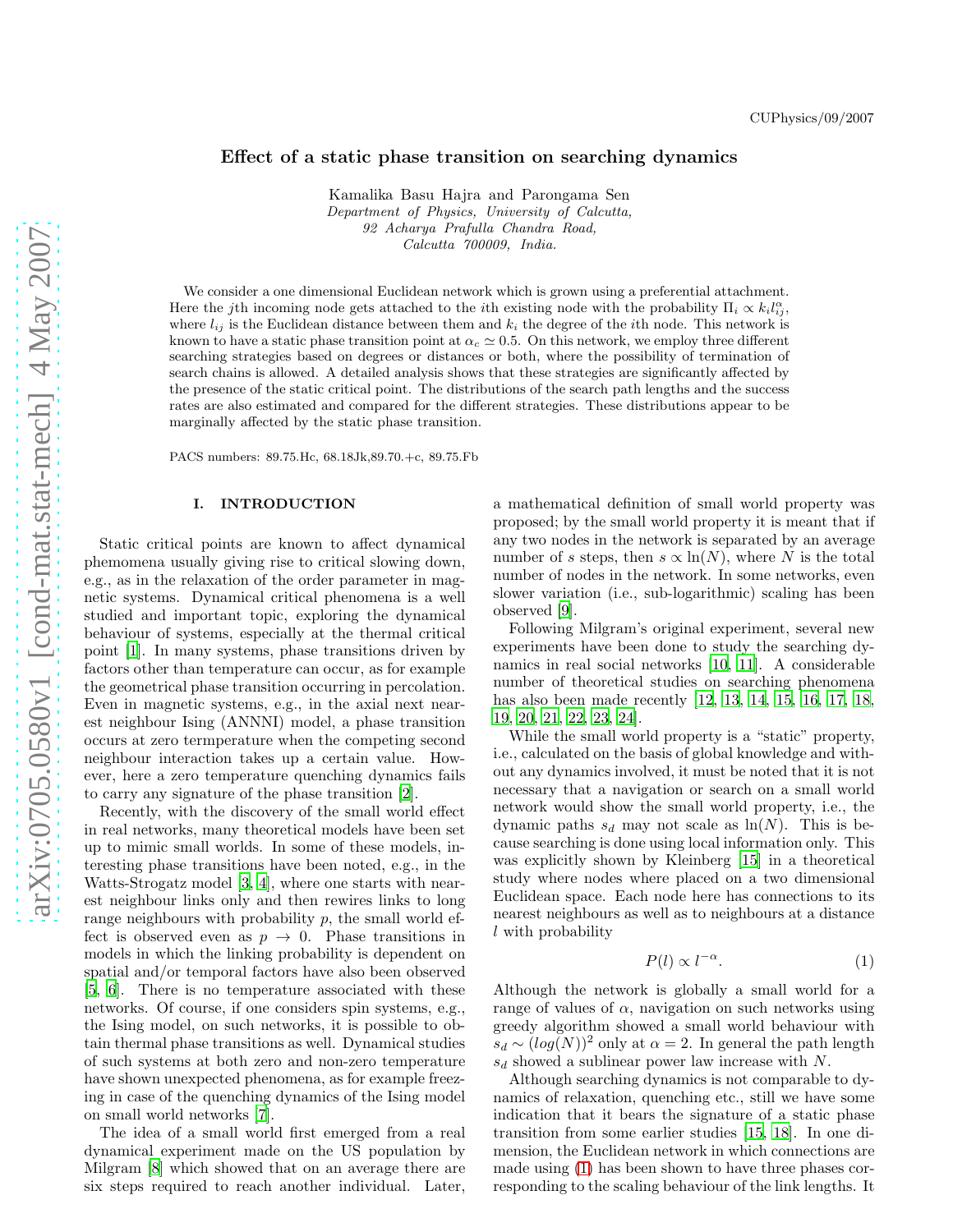is a small world for for  $\alpha < 1$  where the link lengths scale as N; finite dimensional network for  $1 < \alpha < 2$  where the link lengths scale sublinearly with  $N$  and a regular network for  $\alpha > 2$  where the link lengths are  $O(1)$  [\[25](#page-6-24)]. Here the existence of the two phase transitions are quite confirmed and the greedy searching strategy has been shown to bear the signatures of both [\[18\]](#page-6-17). Correspondingly, it is expected that in two dimensions, there is a transition to the small world behaviour at  $\alpha_c = 2$  and the result that the search path lengths scale uniquely at this value of  $\alpha$  shows that the searching dynamics is indeed sensitive to it. However, this has been observed for a particular algorithm and may not be true always. In this paper, we have considered a network where different kind of algorithms can be used to check the sensitivity to a static phase transition.

We have considered realistic searches on this network. As in [\[24](#page-6-23)], here also the search paths may terminate. Thus there is a success rate also involved in the study. To study the effect of the parameter  $\alpha$  which governs the phase transition in the model (details given in the next section), we have computed the path length, the success rate and the ratio of the two as well. The last quantity shows a power law variation with the network size,  $N^{-\delta}$ , and can be taken as a reliable measure to compare different search strategies [\[24](#page-6-23)]. We find out that the variation of  $\delta$  with  $\alpha$  indeed shows the signature of the phase transition to a considerable extent for the different algorithms.

We describe the model and the algorithms in section II and the results in section III. We have computed the distribution of the path lengths and success rates for all the algorithms also which are presented in sec IV. Summary and concluding remarks are made in sec V.

#### II. THE NETWORK AND THE STRATEGIES

We have considered a growing Euclidean network in which the nodes are added one by one using a preferential attachment such that the probability that an incoming node j gets attached to an existing node i with  $k_i$ neighbours at that time is [\[5\]](#page-6-4)

<span id="page-1-0"></span>
$$
\Pi_i \propto kl_{ij}^{-\alpha},\tag{2}
$$

where  $l_{ij}$  is the distance between the *i*th and the *j*th nodes. The nodes are generated randomly at sites  $x_i$   $(0 \le x_i \le 1)$  on a continuous one dimensional line and each new node gets attached to m pre-existing nodes.

For  $m = 1$ , this network was shown to have a phase transition at  $\alpha_c$ : below  $\alpha_c$  it has a stretched exponential degree distrtibution while above it the degree distribution has a power law tail with the exponent  $\gamma$  equal to 3.0. The value of  $\alpha_c$  was found to be close to 0.5 [\[5](#page-6-4)].

It is to be noted that this model, in the limit  $\alpha = 0$ is nothing but the scale-free Barabasi Albert model [\[26\]](#page-6-25). On scale-free networks, a degree based search is natural to adopt while the greedy algorithm appears to be

the most popular one from the findings of the original Milgram experiment as well as that of [\[10](#page-6-9), [11\]](#page-6-10) on a Euclidean network. We have therefore employed three different search algorithms here, based on the degrees of the nodes, or distances, or both.

All the search strategies follow the basic rules :

After a source node and a target node are selected randomly, the source node will send the signal to one of its neighbouring nodes provided that node has not already taken part in the search. This is repeated till the message reaches a node which is connected to the target node and this scheme is in tune with Milgram-like experiments. In course of this search, it may happen that a node cannot pass the signal to any of its neighbour as they have already taken part in the search. In that case, the search terminates at that node. Such searches are termed unsuccessful. The fraction of successful searches is called the success rate  $\rho$ . The average number of steps taken to reach the target in a successful search is the average dynamic path length  $s_d$ . We also calculate the quantity  $\mu$ , defined as  $\mu = \frac{\rho}{s_d}$ .

The choice of the neighbour to whom the signal is being passed depends on the strategy. The three search strategies considered in the present work are as follows:

(1) Highest Degree Search (HDS): Here after a source and a target pair are chosen randomly the source scans its nearest neighbours and chooses the one with the highest degree to pass on the signal.

(2) Nearest neighbour search (NNS): In this strategy, after the source-target pair is chosen randomly, the source chooses from among its nearest neighbours, the one whose Euclidean distance  $(l)$  from the target is the least. It may be noted that in conventional greedy algorithms, the strategy is to pass the message to a neighbour which is nearer to the target than itself. In the present case, this condition has not been imposed and therefore in an intermediate stage, the message may "proceed backward". This is analogous to allowing a system to go a higher energy configuration in simulated annealing applied to the dynamics of frustrated systems like spin glasses and to combinatorial optimisation problems.

(3) Optimised Search (OS): In this strategy, we follow an algorithm where the degree  $(k)$  of a node as well as its Euclidean distance  $(l)$  from the target are taken into account. Here, after a source-target pair is picked up at random, the ratio  $\xi = k/l$  is calculated for all the nearest neighbours of the source and the one with the highest value of  $\xi$  is chosen to pass on the signal.

### III. RESULTS FOR  $ρ, s_d$  AND δ

We have simulated the networks with a maximum of  $N = 5000$  nodes using upto 1000 configurations. For each configuration, the searching is repeated  $N/2$  times with randomly chosen source-target pairs. We have considered two cases,  $m = 1$  and  $m = 2$ .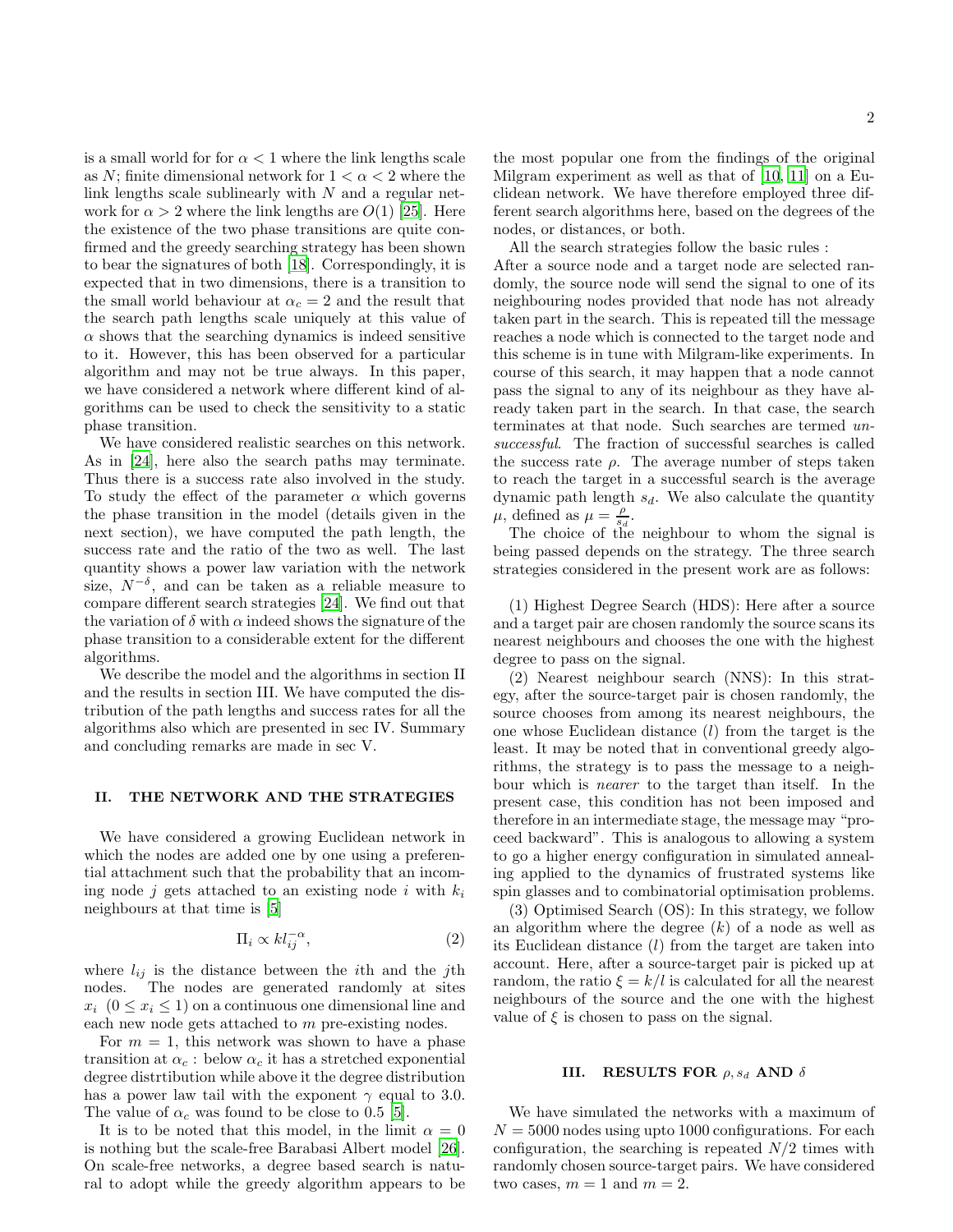

FIG. 1: Variation of  $\rho$ ,  $s_d$  and  $\mu$  with  $\alpha$  for the three search strategies for  $N = 1000$ . The parameter  $\alpha$  is varied from −10.0 to +10.0. A transitional behaviour is observed for all the strategies around the static critical point of the system, i.e., near  $\alpha = \alpha_c \simeq 0.5$ 

.

## A. Case I,  $m = 1$

Here the tunable parameter  $\alpha$  has been varied from −10.0 to +10.0. Once the network is generated following eq. [\(2\)](#page-1-0), and the navigation has been simulated following one of the three strategies described in the last section, the success rate  $\rho$  and the average search length  $s_d$  are evaluated and their variation with  $\alpha$  and N is noted.

First we have made a comparison of the three strategies by analysing the variation of  $\rho$ ,  $s_d$  and  $\mu$  with  $\alpha$ 



FIG. 2: Variations of  $\rho$  with system size N are shown for  $\alpha = 1.0$  for the three search strategies for  $m = 1$  and  $m = 2$ . The success rate decreases with increasing system size.



FIG. 3: Variations of the average path length  $s_d$  with system size N for the three different strategies are shown for  $\alpha = 1.0$ for  $m = 1$  and  $m = 2$ . It is observed that the average search length increases with increasing N.

for a fixed system size  $N$ . We show in Fig. 1 these variations for  $N = 1000$ .

For the HDS strategy, it is observed that  $\rho$  shows a slow increase as  $\alpha$  increases from  $-10.0$  upto 0.0 after which it falls sharply till  $\alpha = 2.0$  and finally tends to saturate beyond  $\alpha = 5.0$ . The value of  $s_d$  for this strategy however remains constant from  $\alpha = -10.0$  to  $\alpha = 0.0$  and increases slowly from this value also showing a tendency to saturate at large values of  $\alpha$ .

For the NNS strategy,  $\rho$  and  $s_d$  remain very small for  $\alpha$  < 0;  $\rho$  shows a gradual increase between  $\alpha$  = 0.0 and  $\alpha = 2.0$ . The values of  $s_d$  however increase quite rapidly between  $\alpha = 0.0$  and  $\alpha = 2.0$ .

For the OS strategy,  $\rho$  has a slow decrease from  $\alpha =$  $-10.0$  upto  $\alpha = 0.0$  and then it increases quite sharply between  $\alpha = 0.0$  and  $\alpha = 5.0$  beyond which it saturates. Similarly  $s_d$  decreases slowly between  $\alpha = -10.0$  and  $\alpha = 0.0$ , then increases very sharply upto  $\alpha = 2.0$ .

A saturation of both  $\rho$  and  $s_d$  is expected for all the algorithms as the network approaches the behaviour of a growing network in which links are made to the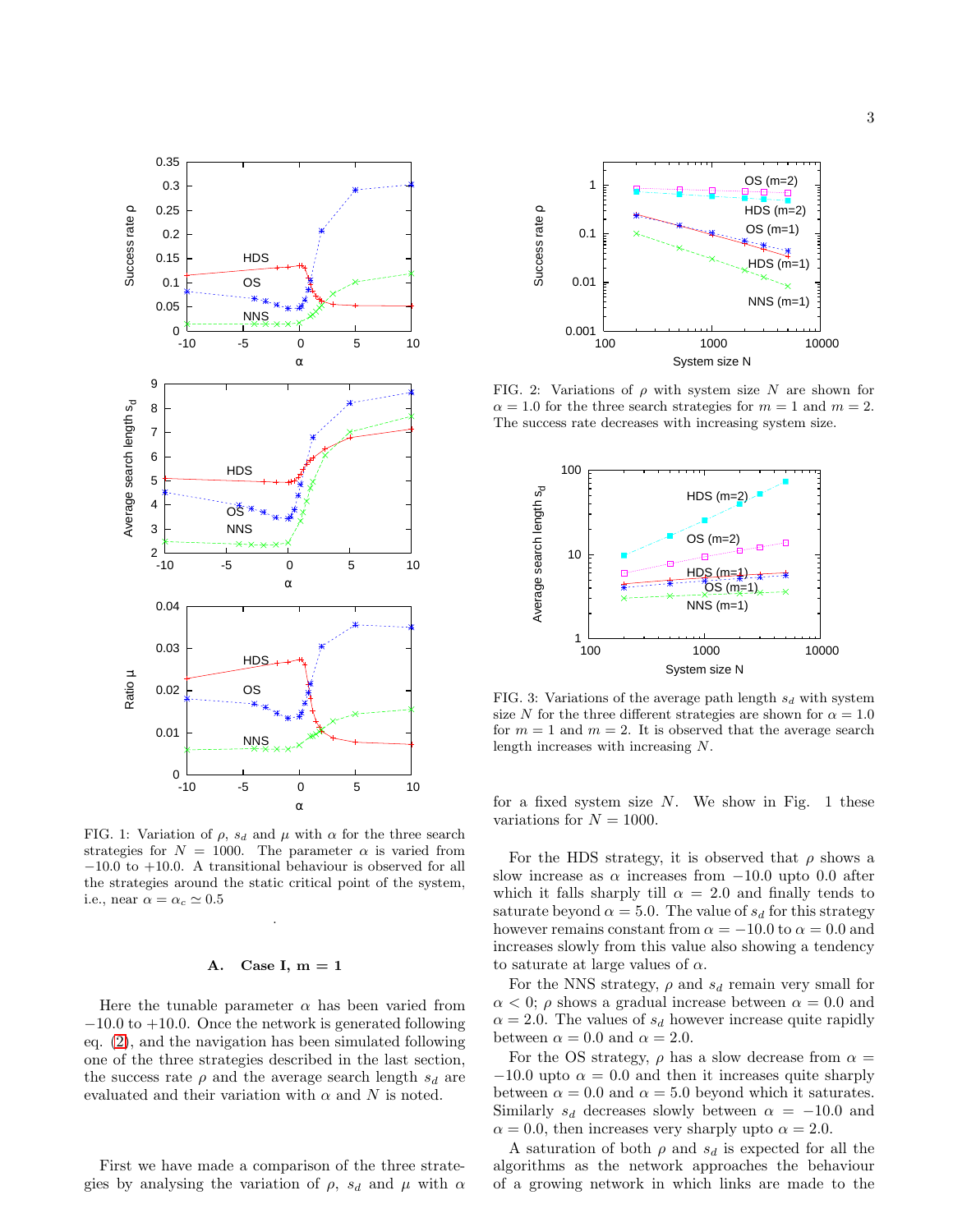

FIG. 4: The ratio  $\mu = \rho/s_d$  vs N plots at  $\alpha = 1.0$  for  $m = 1$ and  $m = 2$ .

nearest neighbours (i.e., the  $\alpha \to \infty$  limit) for large  $\alpha$ . Similar saturation behaviour for the static properties was observed in [\[5\]](#page-6-4)

Looking at  $s_d$  alone, it would seem that the HDS is still the best strategy even at  $\alpha >> 1$ , when the network is not scale-free. However,  $\rho$  for HDS becomes very low here indicating that very few chains are completed, in which case chains tend to be 'short'. This explains the above observation for  $s_d$ . Similarly, for  $\alpha < 0$ , NNS would seem to be the best from the values of  $s_d$ . On the other hand, from the  $\rho$  plots, OS seems best for  $\alpha >> 1$ , while HDS seems best for  $\alpha < 0$ . As in [\[24\]](#page-6-23), here also we compute  $\mu$ , which incorporates both  $\rho$  and  $s_d$ , to comment on the relative capabilities of the three strategies. From the  $\mu$ vs  $\alpha$  plots above it is apparent that HDS works best upto  $\alpha \sim 0.5$  while OS is best for  $\alpha > 0.5$  for this particular value of N. NNS works rather poorly for  $\alpha < 0$  and performs relatively better for  $\alpha > 0$ .

We find that the behaviour of  $\mu$  in general closely follows that of the success rates  $\rho$ . This may indicate that rather than the path lengths, which are "small" in all cases, the success rate decides the quality of the search strategy here.

Next we discuss the behaviour of the above quantities with N.

We show typical plots of  $\rho$  and  $s_d$  against N (Figs 2,3) for a fixed value of  $\alpha = 1.0$ .  $\rho$  clearly shows a power law decay with  $N. s_d$  apparently has a power law increase, with a very small exponent ( $\sim$  0.01). However here one expects  $s_d \sim \ln(N)$  as the network has a tree structure for  $m = 1$ . Indeed, we find that the exponent tends to decrease at larger N, consistent with this.



Comparison of the different search strategies showing the variation of the exponent  $\delta$  with  $\alpha$ . All the three search strategies show transitional behaviour close to the static phase transition point  $\alpha \simeq 0.5$ .  $m = 1$  here.

From Fig. 4, we find that  $\mu$  shows a power law variation with the system size  $N$ ,

$$
\mu \sim N^{-\delta},\tag{3}
$$

where the value of  $\delta$  varies with  $\alpha$ .

We have computed  $\delta$  for different values of  $\alpha$  (from  $\alpha = -10.0$  to  $\alpha = +10.0$ ) and shown its variation against  $\alpha$  for all the three strategies in Fig. 5. A smaller value of  $\delta$  indicates a more successful strategy. For values of  $\alpha \leq 0.5$ , i.e., when the network is still scale free, the strategy purely dependent on degree works better compared to those dependent on distance. For  $\alpha >> 0$  on the other hand, the distance dependent searches perform better than the purely degree dependent search. In fact, the OS appears to be the best strategy immediately beyond the static critical point while the NNS works better than the HDS only when  $\alpha > 1.5$ . For  $\alpha < \alpha_c$  the network is scale free and there are several high degree nodes present so that the HDS strategy wins over the other two. However this strategy becomes inefficient beyond  $\alpha > \alpha_c$ , when the system is no longer scale free and high degree nodes are no longer available. On the other hand, in this region, distance-based search strategies work more efficiently as the network has nodes linked to closer neighbours and both the algorithms, NNS and OS are greedy algorithms as far as distances are concerned. Although for  $\alpha > \alpha_c$ , the OS strategy works best, the exponent  $\delta$  is never very close to zero, which means that the dynamic small world effect [\[24](#page-6-23)] is absent here. For all the strategies however,  $0 < \delta < 1$ , consistent with the boundary values obtained in [\[24\]](#page-6-23). It is observed that for a narrow region of values of  $\alpha > \alpha_c$ , HDS is still better than NNS which indicates that the relevance of the degree of a node reduces gradually, once the network becomes nonscale free. The fact that the OS performs best even for very large values of  $\alpha$  also suggests that the degree is never totally irrelevant.

For both HDS and OS,  $\delta$  shows a drastic increase/decrease, indicating a sharp transition at  $\alpha \simeq 0.5$ ,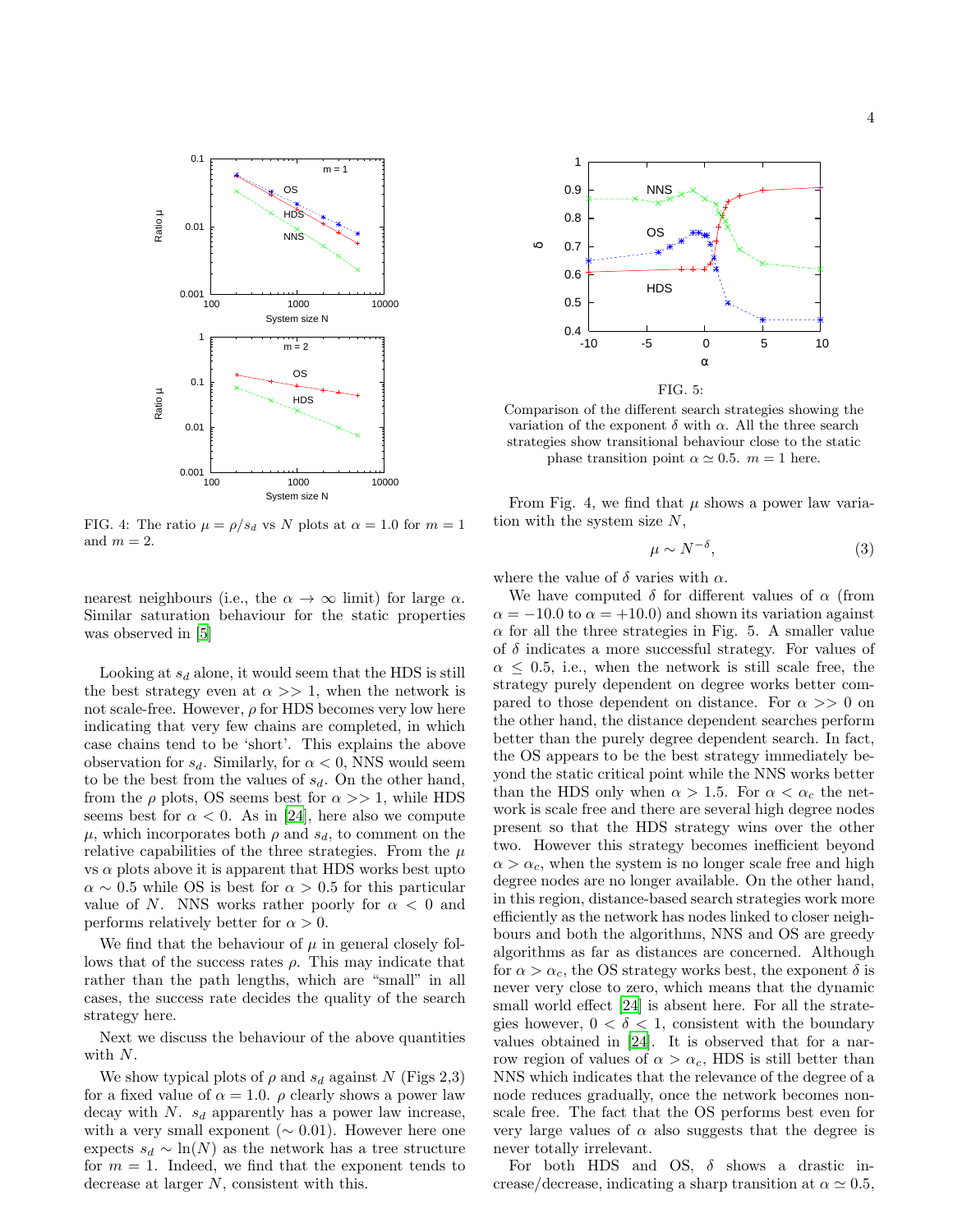which is the static phase transition point. Unlike HDS and OS, there is no sharp change in behaviour in  $\delta$  for NNS and it is affected by the static phase transition point to a lesser extent compared to the other two strategies.

NNS at  $\alpha = 0$  is nothing but a random search.  $\delta$ for NNS remains almost a constant for  $-\infty < \alpha < 0$ , showing that it is never better than a random search strategy for this region. For negative values of  $\alpha$ , nodes at large distance are linked up, but it does not help a greedy algorithm. Incorporating  $k$  in the algorithm surely helps as OS is better than NNS here. In fact  $\delta$  shows a variation with  $\alpha$  for  $\alpha < 0$  only for the OS strategy. For HDS, the plot of  $\delta$  versus  $\alpha$  is close to a perfect sigmoid, showing accountable variation only around  $\alpha = \alpha_c$ .

### B. Case II,  $m = 2$

As long as  $m = 1$ , the network cannot have any loop and the path from one node to another is unique. To introduce loops to the lowest order, we have next considered searches on networks generated using [\(2\)](#page-1-0) once again where each incoming node can get two links  $(m = 2)$ . It is expected that the static phase transition point remains same for  $m = 2$ .

With loops, the success rate should be higher but the search lengths may increase several times. In the last subsection, we found that the HDS and OS are the more effective strategies and we have used only these two in the present study. The variation of  $\rho$ ,  $s_d$  and  $\mu$  with N for  $m = 2$  have been plotted in figures 2, 3 and 4 along with the  $m = 1$  plots. All these show power law variations with  $N$ . As expected, we find a slower decay of  $\rho$  compared to that for  $m = 1$  while  $s_d$  increases clearly with a power law compared to the logarithmic increase obtained for  $m = 1$ . The results show that  $\delta$  for  $\alpha = 0.0$ and  $\alpha = -1$  are very close for OS and HDS; in fact for both these values of  $\alpha$ ,  $\delta \simeq 0.7$  for the two strategies. This is greater than that of the  $m = 1$  case. A higher value of  $\delta$  indicates a deterioration in performance, the rapid increase in the path lengths being the reason behind this deterioration.

For  $\alpha = 1$  on the other hand, when the network is no longer a scale-free network,  $\delta$  values are drastically different for the two strategies. For OS, it is much smaller,  $\sim$  0.3, while for HDS, it is around 0.8. The reason behind this is, with the OS strategy, the path lengths scale with a much smaller exponent in the non scale-free region (Fig. 3).

### IV. DISTRIBUTIONS

In the last section, we have compared some search strategies on a growing Euclidean network by computing the quantities like success rates and search lengths, where the mean value of these quantities have been used to obtain the scaling behaviour. We have also computed



FIG. 6: Plots of the distributions of  $\rho$  for the three strategies for  $\alpha = 0.0, 5.0$  and  $-5.0$  are shown for  $m = 1$ . The system size used is  $N = 2000$ .

the distributions of these quantities to see whether the presence of the phase transition has any effect on these. The results for three values of  $\alpha$ ,  $\alpha$  < 0,  $\alpha$  = 0 and  $\alpha > \alpha_c$  are reported here.

The distributions of the success rate  $\rho$  for the three strategies with  $m = 1$  show the following general features (Fig. 6)

- 1. All of them have a well defined peak.
- 2. They are symmetric.
- 3. There is no long tail.

4. Distributions are skewed when the mean value is small, in fact very few points with non-zero value appear here. However, when the mean value is larger, there is a sufficient broadening, no matter which strategy is being used.

Overall, we do not find any indication that the static phase transition point has a significant influence on the form of the distributions. Since the data points are few, we do not attempt a fitting but in all probability these distributions are gaussian or nearly gaussian.

The distribution of the path length  $s_d$ , on the other hand, is definitely not symmetric (Fig. 7) for any of the strategies at any value of  $\alpha$ . For  $m = 1$ , it has a broad peak. None of the distributions have a long tail. For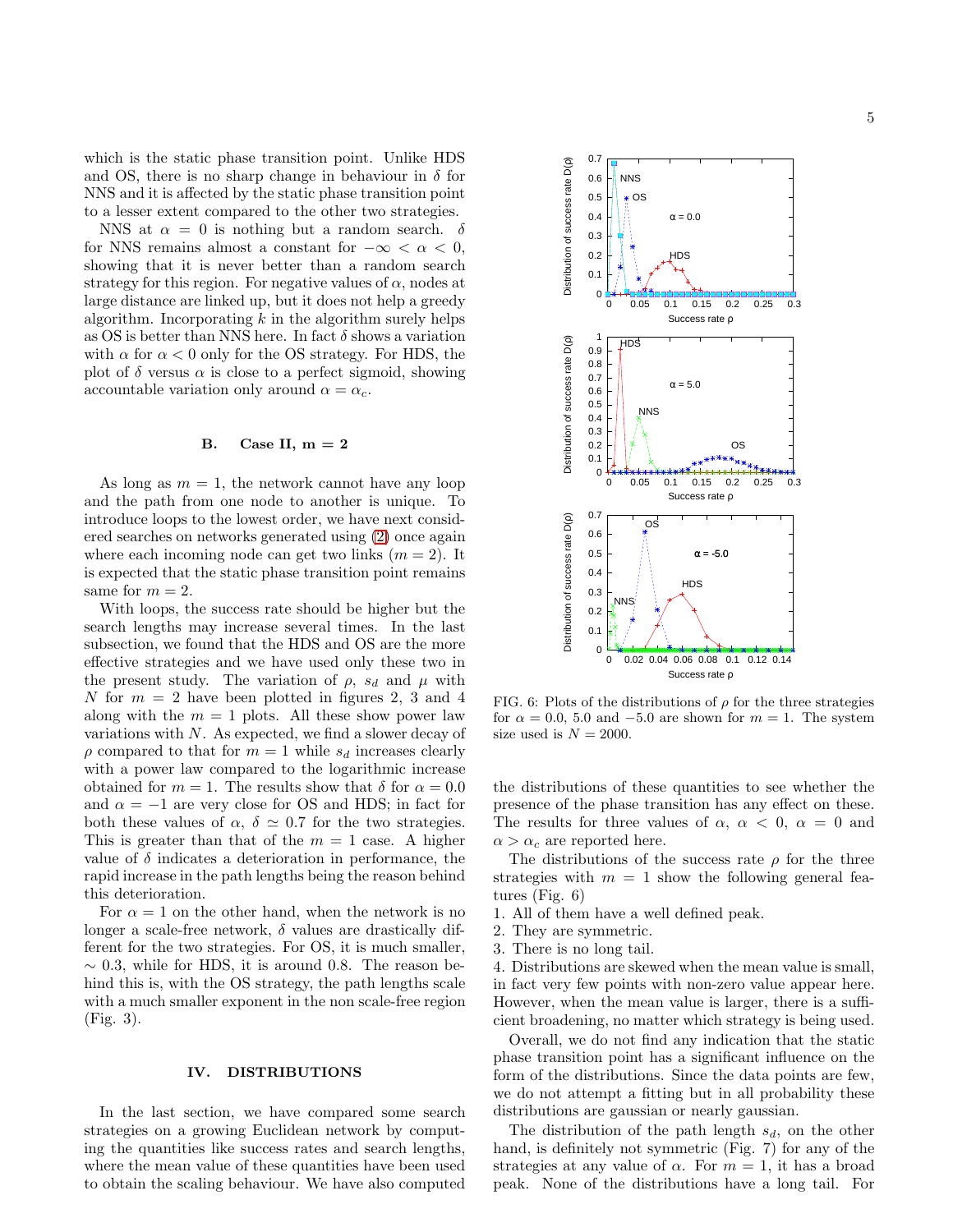

FIG. 7: The distributions of  $s_d$  for the three strategies for  $\alpha = 0.0, 2.0$  and  $-2.0$  are shown in a log-linear scale. The system size used is  $N = 2000$ .  $m = 1$  here.

 $m = 2$ , when the success rate becomes much higher, we find the peaks shifted towards lesser values of  $s_d$  (Fig. 8), consistent with the observation of [\[14\]](#page-6-13). The presence of a peak at smaller values of  $s_d$  for both  $m = 1$  and  $m = 2$ also show that shorter paths are more probable [\[11\]](#page-6-10).

Again, for  $m = 1$ , the number of data points are few and larger fluctuations exist making it difficult to fit the data to any familiar functional form. For  $m = 2$ , there is a larger number of points and one can immediately see that the optimised search strategy has a clear-cut exponential decay when  $\alpha > \alpha_c$  whereas for  $\alpha < \alpha_c$ , it has a slower than exponential decay. However, no such change in behaviour is observed for the HDS strategy, it is slower than exponential in each case.

## V. SUMMARY AND CONCLUSIONS

In this work, we have applied different search strategies to a network which undergoes a phase transition from a scale-free to a non scale-free phase. One of our aims was to investigate whether such a phase transition significantly affects the search or not as in purely Euclidean net-



FIG. 8: The distributions of average search lengths for OS and HDS strategy at  $\alpha = 1, 0, -1$  when  $m = 2$  are shown.  $N = 2000$  here.

works, such an indication is there [\[15,](#page-6-14) [18](#page-6-17)]. We find that the search strategies indeed show a significant change in behaviour at or near the phase transition to different extents. It appears that the degree based searches are more sensitive to the phase transition.

The searching scheme used here allows termination of messages as the restriction that the message can be passed only once by any messenger has been imposed. In reality, of course, several other reasons may exist for a termination [\[11\]](#page-6-10). The analysis of the results therfore has been made based on an approach recently suggested by one of us [\[24](#page-6-23)], in which both search paths and success rates are taken into consideration.

Searching phenomena is vastly studied in social networks and the present study also uses ideas relevant to Milgram-like searches. Most social networks being non scale-free, our results for the network in its non scalefree phase is important in the context of social searches. Here the best performance is shown by the optimised search (OS) strategy, in which a node sends the signal to its neighbour having the largest value of  $k/l$  (k is its degree and l the distance from the target, see sec II). We have used here three strategies and for none of them we